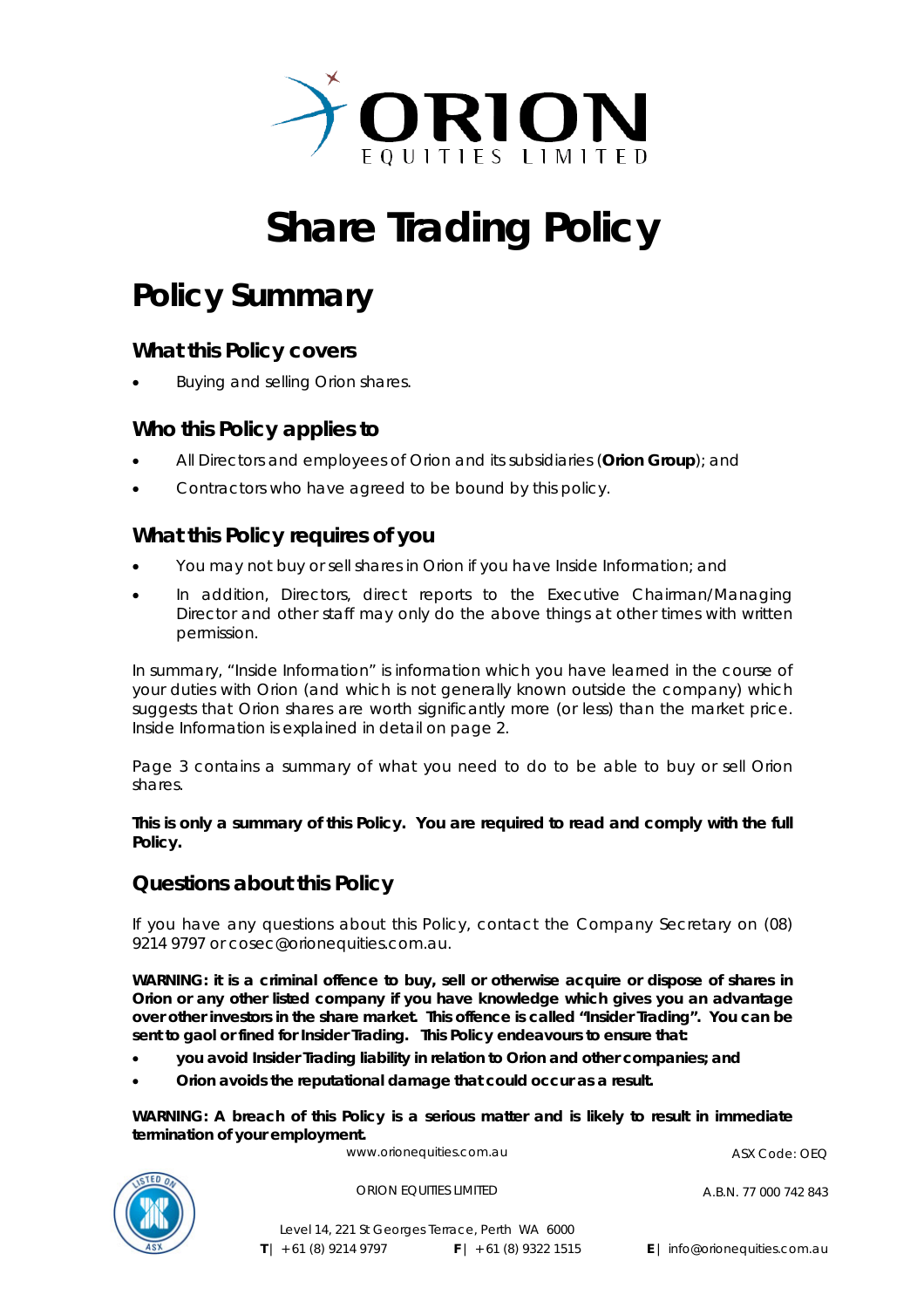## **Policy Background - Insider Trading**

## **What is Insider Trading?**

#### **The main kind of Insider Trading**

In summary "Insider Trading" (as it applies to Orion) means buying or selling shares in Orion when you have Inside Information.

#### **What is Inside Information?**

"Inside Information" (as it relates to Orion) means information which:

- (a) is not generally available to stock market (the Australian Securities Exchange or ASX) investors; and
- (b) a reasonable person would expect it to have a material effect on the price or value of Orion shares if it was generally available.

*Generally available* information means any information which:

- (i) is readily observable;
- (ii) has been made known in a manner which is likely to bring it to the attention of stock market investors and a reasonable period for that information to be disseminated has elapsed; or
- (iii) consists of deductions, conclusions or inferences made or drawn from information falling under either (i) or (ii) above.

Information is considered to have a *material effect* on the price or value of Orion shares if a reasonable person would expect it to influence persons who commonly invest in securities in deciding whether or not to subscribe for, buy or sell those Orion shares. This type of information is commonly referred to as "price sensitive information".

#### **What else is "Insider Trading"?**

The law against Insider Trading also prohibits:

- (a) you encouraging another person to buy or sell Orion shares if you have Inside Information; and
- (b) you telling Inside Information to another person where you should reasonably know that they are likely to buy or sell Orion shares or persuade another person to do so.

#### **When does information stop being Inside Information?**

After Inside Information has been disclosed to ASX it is still Inside Information until investors have had a reasonable time to consider it. This Policy helps ensures that trading in Orion shares does not occur until that time has passed.

## **Inside Information Examples**

The following are examples of Inside Information:

- (a) Orion Group considering a major investment acquisition or disposal.
- (b) A material change in the value of Orion Group assets, liabilities, liquidity or cash flow.
- (c) A management or business restructuring proposal.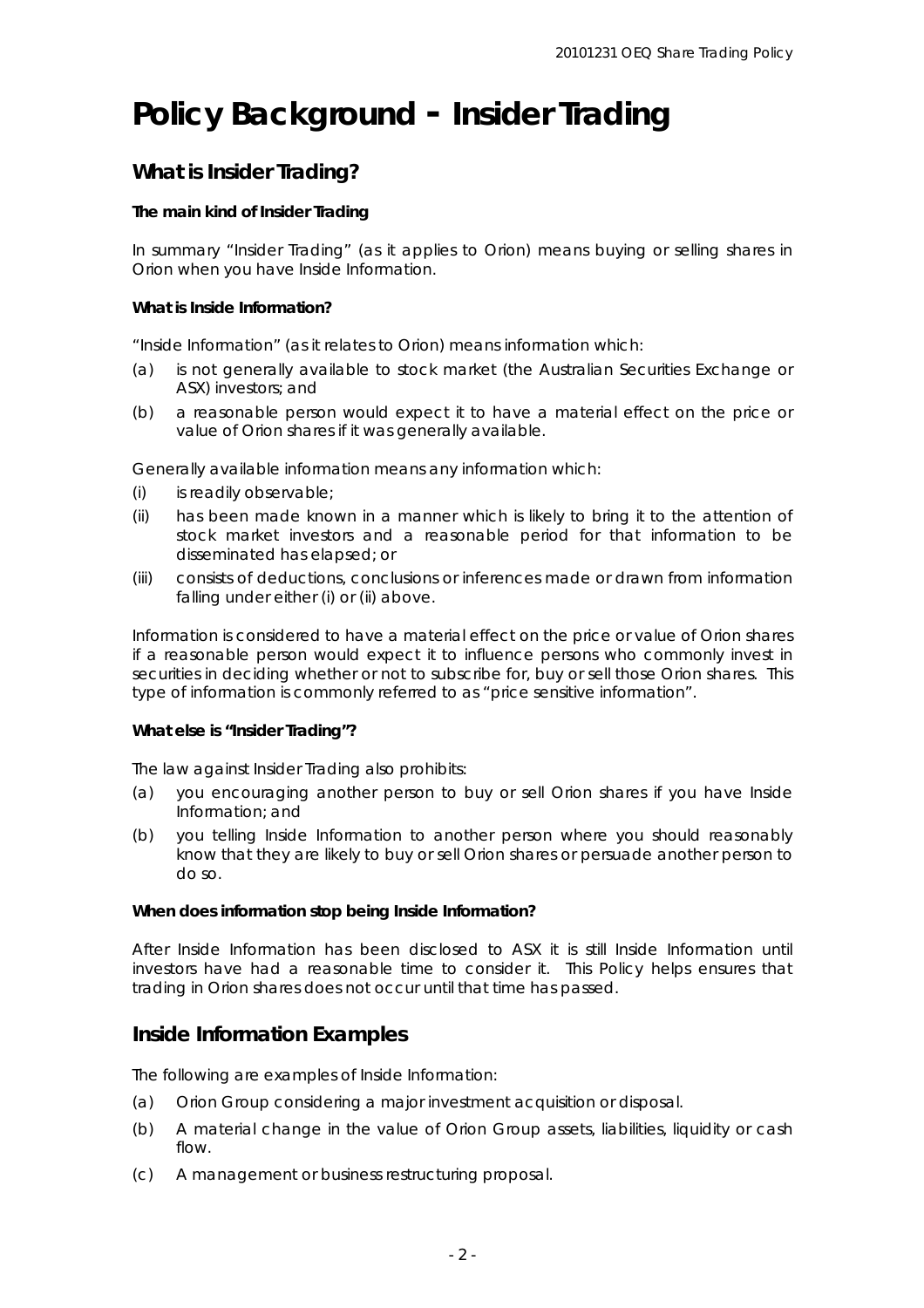- (d) Orion Group's financial results materially exceeding (or falling short of) the market's expectations.
- (e) Another company makes a confidential approach to Orion proposing a takeover or merger.
- (f) A capital raising or share buy-back proposal.
- (g) The threat of major litigation against the Orion Group.

## **Reputational Damage**

Insider Trading by Orion personnel may damage Orion's reputation. Orion's reputation may also be damaged if a reasonable person may suspect that Insider Trading has occurred, even if it has not occurred.

*Example: an employee who was not aware that Orion was about to announce the undertaking of a major new investment buys Orion shares shortly before the announcement. A reasonable person may suspect that the employee was aware of the subject of the announcement before it was made.*

## **Enforcement of Insider Trading Laws**

The ASX and Government regulators take an active interest in whether Orion and its personnel are complying with the law on Insider Trading and this Policy. Regulators may investigate securities transactions which occur before significant ASX announcements to find out whether the buyer or seller acted on Inside Information.

## **Compliance Table**

This table is a summary of what you need to do under this Policy to be allowed to buy or sell Orion shares.

(Words written *Capitalised Bold Italics* are defined in Clause 1.3 on page 4.)

| Action                                                                                                                                        | <b>Type of Personnel</b>                                                                                                                                      |                                                                                                    |
|-----------------------------------------------------------------------------------------------------------------------------------------------|---------------------------------------------------------------------------------------------------------------------------------------------------------------|----------------------------------------------------------------------------------------------------|
|                                                                                                                                               | You:<br>are a Director,<br>are an executive who reports<br>$\bullet$<br>directly to the Executive Chairman,<br>or<br>have been told this applies to you.<br>٠ | All other employees of Orion<br>Group.                                                             |
|                                                                                                                                               | When the Action is allowed                                                                                                                                    |                                                                                                    |
| Buy Orion shares.                                                                                                                             | You must have:<br>no <i>Inside Information*</i> and<br>a Trading Approval.<br>٠                                                                               | You have no <i>Inside Information*</i><br>(unless you have been instructed<br>not to buy shares).  |
| Sell Orion shares.                                                                                                                            | You must have:<br>no <i>Inside Information*</i> and<br>a <i>Trading Approval.</i>                                                                             | You have no <i>Inside Information*</i><br>(unless you have been instructed<br>not to sell shares). |
| Transfer a Orion share to<br>an <i>Associate</i> (such as<br>your spouse or trustee of<br>family trust<br>your<br>or<br>superannuation fund). | You must:<br>• have no <i>Inside Information*</i> and<br>• advise the <i>Trading Officer</i> .                                                                | You have no <i>Inside Information*</i><br>(unless you have been instructed<br>not to do so).       |

**\*** If you have *Inside Information* and the company then announces it to ASX, you must not do any of the above things before the start of the second full ASX trading day after the day of the announcement.

*(For Example: if Inside Information is announced on ASX at 11:00 am (Sydney time) on Tuesday none of the above activities are permitted before the ASX market opens at 10:00 am (Sydney time) on Thursday.)*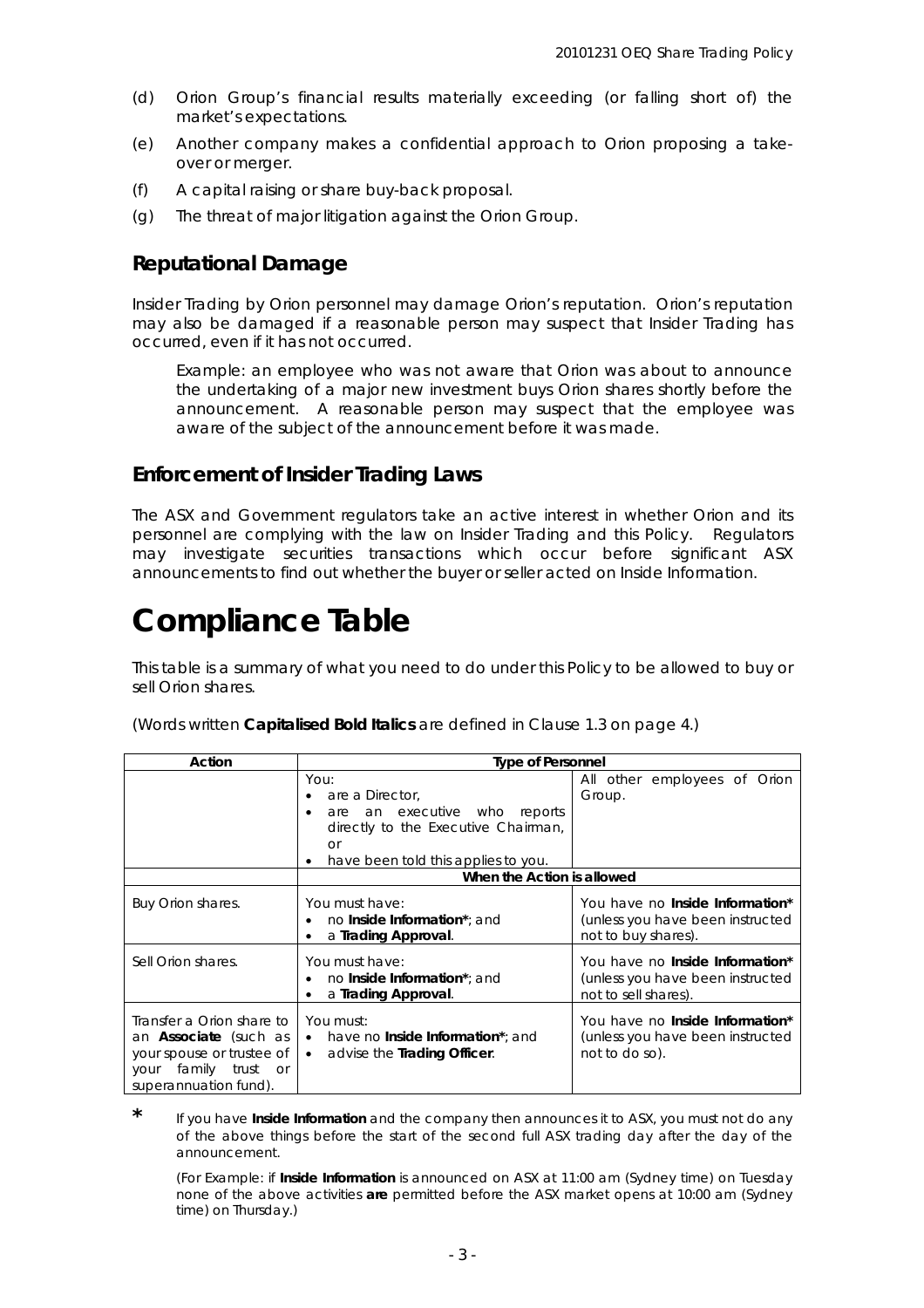## **Share Trading Policy**

**of Orion Equities Limited A.B.N. 77 000 742 843 (Orion)** 

### **1 Introduction**

#### **1.1 Purpose**

The main purposes of this Policy are to assist:

- (a) Orion *Personnel* to comply with the law on *Insider Trading*; and
- (b) Orion to protect its reputation by preventing *Insider Trading* by *Personnel* and avoiding suspicion of *Insider Trading* by *Personnel*.

#### **1.2 Who this Policy applies to**

- (a) This Policy applies to all Directors and employees of Orion and of its subsidiaries, and contractors who have agreed to comply (*Personnel*).
- (b) This Policy extends to a *Trade* undertaken by *Personnel* through nominees, agents or Associates.

#### **1.3 Definitions**

Words and phrases defined below have those meanings in this Policy:

"*Associate*" means your spouse or other domestic partner, your dependent children under 18, any company (including a corporate trustee) which you control and any self-managed superannuation or pension fund you are a member of.

#### "*Executive Personnel*" means:

- (a) a Director of Orion or of any subsidiary;
- (b) an executive who reports directly to the Executive Chairman;
- (c) an employee of Orion or of any subsidiary or who is on secondment to any other company;
- (d) other "Key Management Personnel" as defined under the ASX Listing Rules, which adopts the meaning in Accounting Standard AASB 124 (Related Party Disclosure), being "those persons having authority and responsibility for planning, directing and controlling the activities of the entity, directly or indirectly, including any director (whether executive or otherwise) of that entity"; and
- (e) any other *Personnel* whom the *Trading Officer* has notified is included in this definition.

"*Financial Hardship*" and "*Exceptional Circumstances*" is defined in Clause 8.

"*Inside Information*" means information relating to Orion which:

- (a) is not generally available to ASX investors; and
- (b) a reasonable person would expect it to have a material effect on the price or value of Orion shares if it was generally available.

"*Insider Trading*" means doing any of the following when you have *Inside Information*: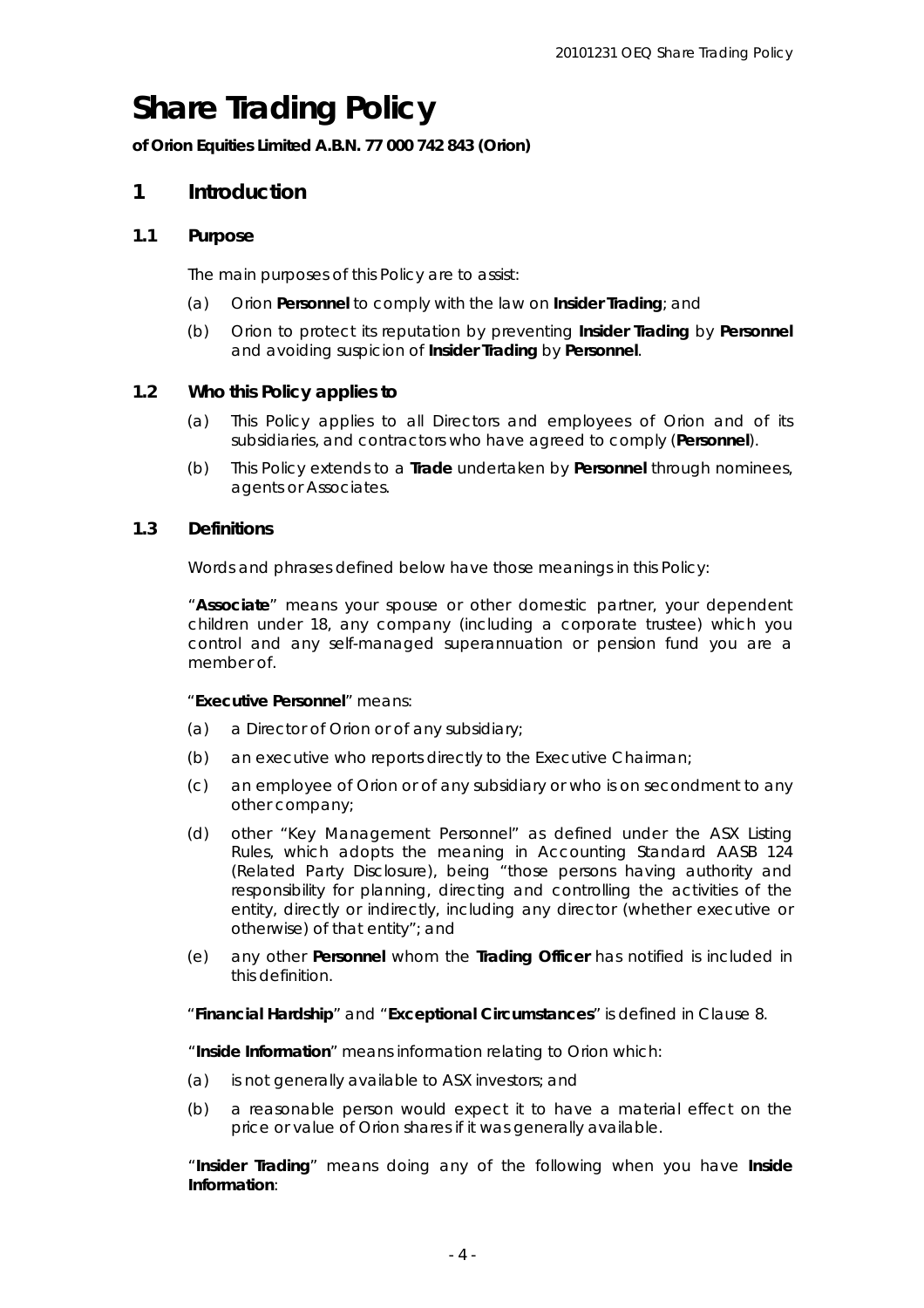- (a) *Trading* in *Securities*;
- (b) encouraging another person to *Trade* in *Securities*; or
- (c) telling the *Inside Information* to another person where you should reasonably know that they are likely to *Trade* in *Securities* or persuade another person to do so.

"*Personnel*" or "you" means a Director or employee of Orion or of any subsidiary and a contractor who has agreed to be bound by this Policy.

"*Prohibited Period*" is defined in Clause 4.

#### "*Security*" means:

(a) a share in Orion.

*(Note: the law against Insider Trading includes other kinds of securities which Orion does not have. This definition will be expanded in future should Orion issue other kinds of securities.)*

#### "*Short-Term Trading*" means:

- (a) buying *Securities* with the intention of selling that kind of *Securities* within 3 months; or
- (b) selling *Securities* with the intention of buying the same kind of *Securities* within 3 months.

#### "*Trade*" means:

- (a) buy or sell; and
- (b) otherwise acquire or dispose of

"*Trading Approval*" means a written approval to *Trade* in *Securities* from the *Trading Officer*.

"*Trading Officer*" means the Company Secretary except that in relation to:

- (a) the Chairman of the Board, the *Trading Officer* is any other Director and the Company Secretary; and
- (b) any other Director or the Company Secretary, the *Trading Officer* is the Chairman of the Board.

"*You*" or "*Personnel*" means a Director or employee of Orion or of any subsidiary and a contractor who has agreed to be bound by this Policy.

Where a word or phrase is defined, other grammatical forms of the word or phrase have corresponding meanings. A reference to the singular includes the plural and vice versa. A reference to any gender includes all other genders.

## **2 Trading by All Personnel**

- 2.1 You must not *Trade* in *Securities* when you have *Inside Information*.
- 2.2 If you have *Inside Information* which is then announced on ASX you must not *Trade* in *Securities* before the start of the second (2nd) full ASX trading day after the day of the announcement. That is, if the *Inside Information* was announced on ASX on trading day one, you may *Trade* in *Securities* only on trading day three (assuming this is not otherwise prohibited under this Policy).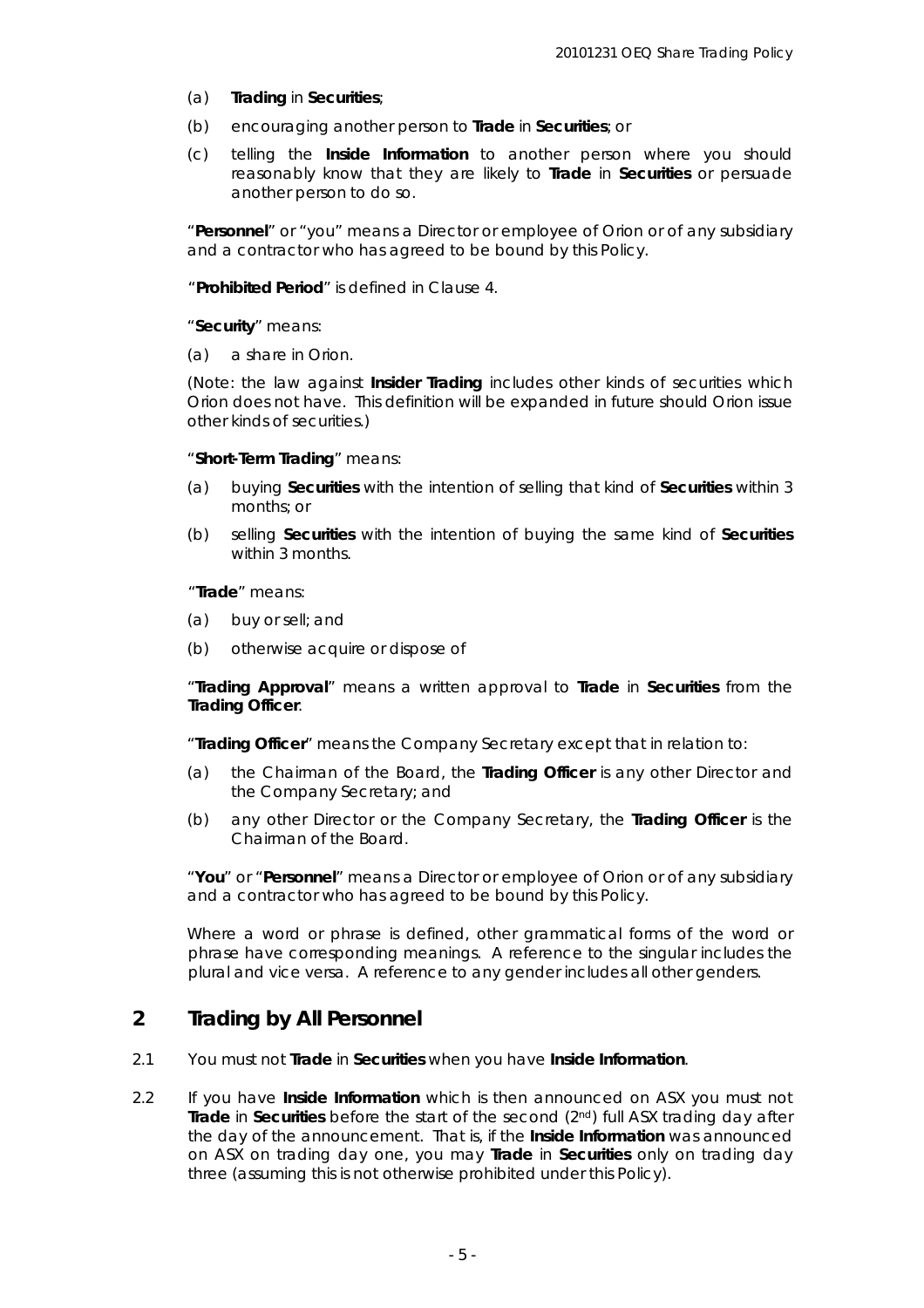2.3 You must not *Trade* in *Securities* if the *Trading Officer* directs you not to.

## **3 Additional Procedures for Executive Personnel**

- 3.1 If you are *Executive Personnel* you may *Trade* in *Securities* only if clause 4 does not prevent you from *Trading* and:
	- (a) you have a *Trading Approval*; or
	- (b) you do not need a *Trading Approval* because of clause 4.
- 3.2 A request for a *Trading Approval* must be in writing and state:
	- (a) the identity of the person proposing to *Trade* (i.e. is it you or your nominee, agent or *Associate*);
	- (b) the type and number of *Securities* and the type of *Trading* proposed (*example: buy or sell*); and
	- (c) that you are not in possession of *Inside Information*.

A form of a request for a*Trading Approval* is in Schedule 1.

- 3.3 If *Trading Approval* is granted by the *Trading Officer*, you must complete the proposed Trade within 14 days of receiving such *Trading Approval*, or such earlier time as determined by the *Trading Officer* based on the circumstances of your request.
- 3.4 The *Trading Officer* may cancel or suspend a *Trading Approval* by notice to you.
- 3.5 A *Trading Approval* will not be issued to operate in a *Prohibited Period* but you may apply to be exempt from a *Prohibited Period* under clause 4.
- 3.6 You *do not* need a *Trading Approval* (but you must still inform the *Trading Officer*) to:
	- (a) transfer *Securities* between you and your *Associates*; or
	- (b) transfer *Securities* where there is no change in beneficial interest in the *Securities*.

*(Note: You must not do either of these things if you have Inside Information.)* 

## **4 Prohibited Periods**

*(Note: you do not need to consider whether a Prohibited Period exists before Trading. A Trading Approval will not be issued to operate in a Prohibited Period.)* 

4.1 *Prohibited Periods* start when stated in the table below and finish at the beginning of the second (2nd) ASX trading day after the release of the relevant results or announcement or after the AGM/EGM. That is, if the results or announcement was released on ASX or the AGM/EGM was held on trading day one, you may *Trade* in *Securities* only on trading day three (assuming this is not otherwise prohibited under this Policy).

| Event                                | <b>Start of Period</b>                           |
|--------------------------------------|--------------------------------------------------|
| Release of full-year results on ASX. | 14 days before the proposed date for<br>release. |
| Release of half-year results on ASX. | 14 days before the proposed date for<br>release. |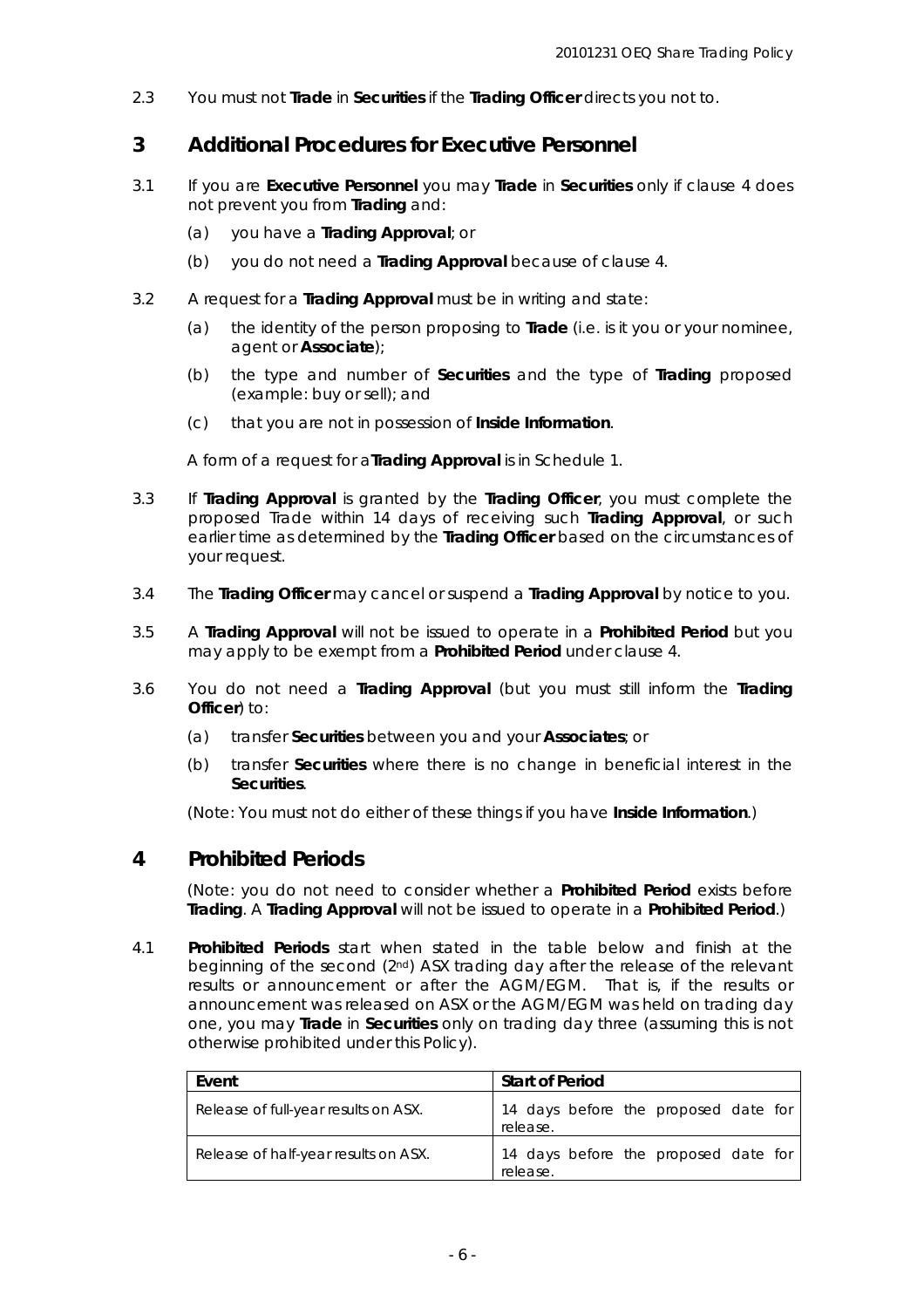| Event                   | <b>Start of Period</b>                                                                                                                                             |  |
|-------------------------|--------------------------------------------------------------------------------------------------------------------------------------------------------------------|--|
| backing results on ASX. | Release of monthly net tangible asset   7 days before the proposed date for<br>release.                                                                            |  |
| General Meeting (EGM).  | Annual General Meeting (AGM) or   7 days before the proposed date for<br>release of the AGM/EGM meeting<br>documents and 7 days before the date of<br>the AGM/EGM. |  |

- 4.2 The *Trading Officer* may declare that any other period is a *Prohibited Period*. Such a period may have a fixed end date or may last until further notice.
- 4.3 If you are suffering from *Severe Financial Hardship* or there are *Exceptional Circumstances*, the Trading Officer has the discretion to exempt you from a *Prohibited Period* in relation to a proposed sale of *Securities*
- 4.4 A request for an exemption must be in the form and attach the information specified by the *Trading Officer*. A form of a request for a *Trading Approval* during a *Prohibited Period* is in Schedule 2.
- 4.5 If exemption is granted by the *Trading Officer*, you must complete the proposed Trade within 14 days of receiving such exemption, or such earlier time as determined by the *Trading Officer* based on the circumstances of your request.

## **5 Issues to Directors and Employees**

- 5.1 This Policy does not apply to the issue of any *Securities* to you as an *Executive Personnel* under an employee equity scheme or otherwise, nor does it apply to the acquisition of shares as a result of the exercise of options issued to you.
- 5.2 However, this Policy does apply to the sale of shares acquired under an employee equity scheme or otherwise and also to the sale of shares acquired following the exercise of an option issued to you under an employee equity scheme or otherwise.

## **6 Prohibited and Restricted Practices**

- 6.1 You must not engage in insider trading (as defined in the Corporations Act) in relation to Orion or any other company (including companies with which Orion may dealing).
- 6.2 You must not:
	- (a) hedge or limit your exposure to risk in any unvested options which were issued to you or your *Associate* by Orion in connection with your Directorship or employment;
	- (b) use any *Securities* held by you as security for borrowing or other obligations (including in a margin lending facility) without the written consent of the *Trading Officer*; or
	- (c) engage in *Short-Term Trading*.
- 6.3 You must not Trade in financial products issued or created over or in respect of *Securities* during *Prohibited Periods*.
- 6.4 An application for the Trading Officer's consent under Clause 6.2(b) must state all of the facts and be accompanied by copies of relevant supporting documentation and contact details of your financing institution (where applicable). If consent is granted by the *Trading Officer*, you must complete the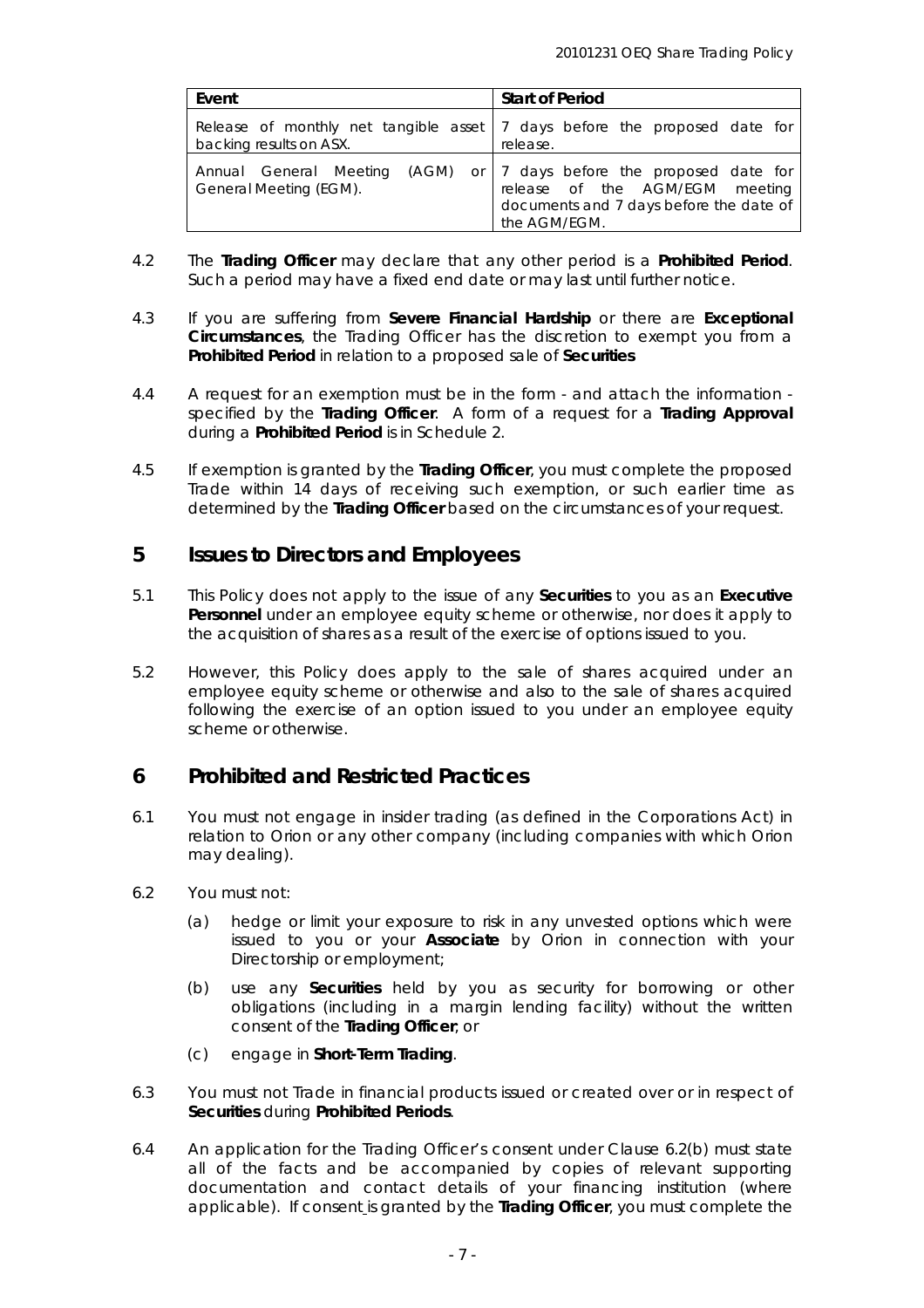proposed financing transaction within 14 days of receiving such consent, or such earlier or later time as determined by the *Trading Officer* based on the circumstances of your request

## **7 Relations with Security Analysts, Institutions and Journalists**

- 7.1 In the course of your duties you may deal with external parties like investment analysts, stock-brokers, institutional investors and journalists. You must not disclose *Inside Information* to *any* external person without permission.
- 7.2 If you are aware that *Inside Information* has been disclosed without authority you must notify the Company Secretary or the Managing Director immediately. They will inform the recipient that the information is *Inside Information* and warn them against improper use of that information.
- 7.3 You must not make public comments regarding any undisclosed operating results or other operational developments without permission.

### **8 Severe Financial Hardship and Exceptional Circumstances**

- 8.1 The determination of whether you are in *Severe Financial Hardship* or whether a particular set of circumstances falls within the range of *Exceptional Circumstances* under the Policy (for the purpose of obtaining prior written clearance to sell or otherwise dispose of Securities during a *Prohibited Period*) can only be made by the *Trading Officer*.
- 8.2 A *Severe Financial Hardship* or *Exceptional Circumstances* determination can only be made by examining all of the facts and if necessary obtaining independent verification of the facts from banks, accountants or legal advisors.
- 8.3 You may be in *Severe Financial Hardship* if you have a pressing financial commitment that cannot be satisfied otherwise than by selling the proposed *Securities*.
- 8.4 There may be *Exceptional Circumstances* if you are required by a court order, or there are court enforceable undertakings, including, in a bona fide family settlement, to transfer or sell the proposed *Securities* or there is some other overriding legal or regulatory requirement for you to do so
- 8.5 Your tax liability would not normally constitute a *Severe Financial Hardship* unless you have no other means of satisfying the liability. A tax liability relating to *Securities* granted to you in respect of your employment (under an employee equity scheme or at the discretion of the Board) would also not normally constitute *Severe Financial Hardship* or otherwise be considered an *Exceptional Circumstance.*
- 8.6 In recognition of the case that *Exceptional Circumstances*, by their nature, cannot always be specified in advance, it is envisaged that there may be other circumstances, which have not been identified in the Policy, that may be deemed exceptional by the *Trading Officer*.
- 8.7 You, in seeking clearance to *Trade*, must satisfy the *Trading Officer* that you are in *Severe Financial Hardship* or that your circumstances are otherwise exceptional (that is, there are *Exceptional Circumstances)* and that the proposed sale or disposal of the relevant Securities is the only reasonable course of action available. Your application must be made in writing stating all of the facts and be accompanied by copies of relevant supporting documentation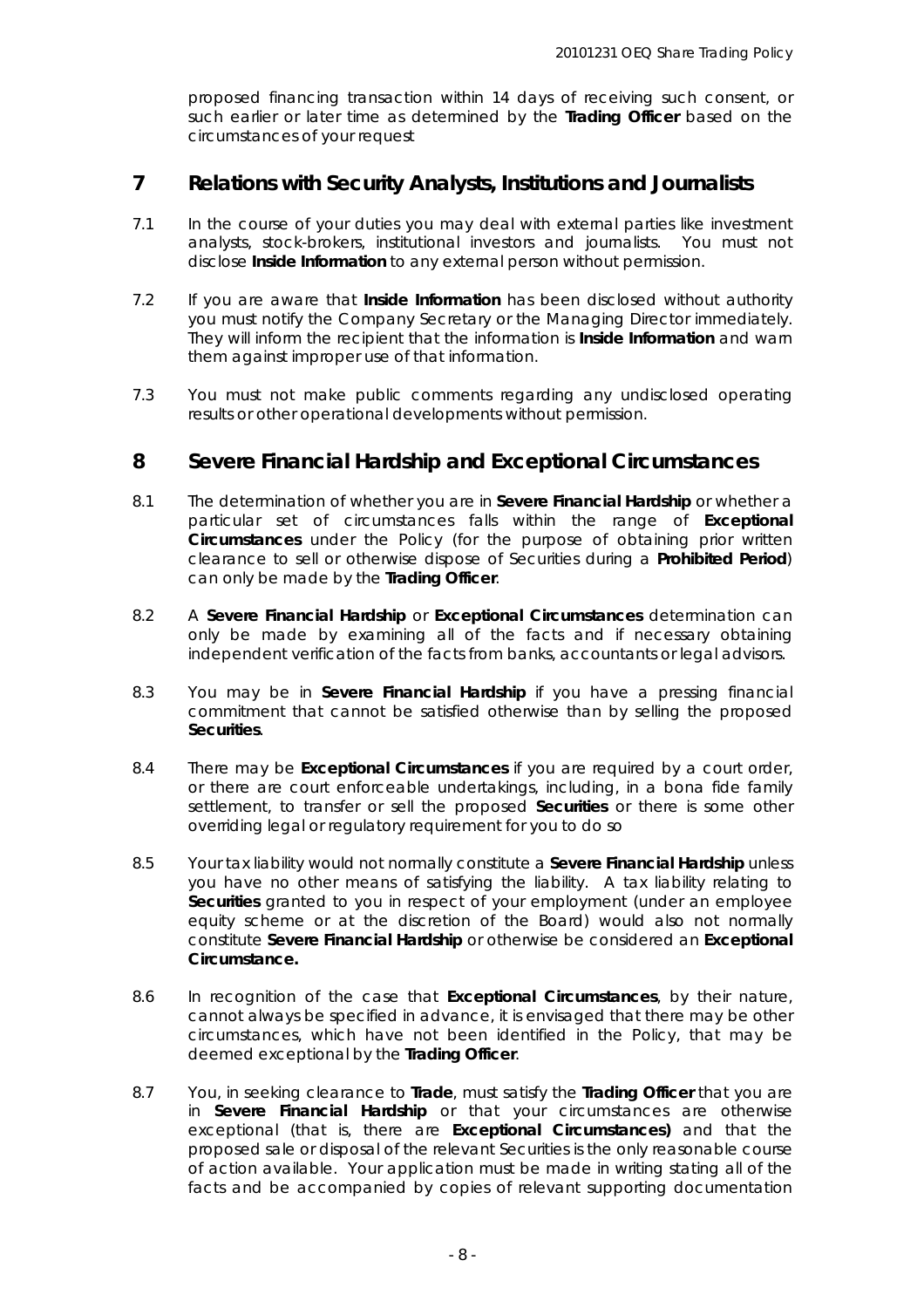and contact details of your accountant, bank or legal advisor (where applicable).

### **9 Other Exclusions from Policy**

- 9.1 This Policy does not apply to the following Trades:
	- (a) transfers of *Securities* already held into a superannuation fund or other saving scheme in which you are a beneficiary;
	- (b) an investment in, or trading in units of, a fund or other scheme (other than a scheme only investing in the *Securities* of Orion) where the assets of the fund or other scheme are invested at the discretion of a third party;
	- (c) where you are a trustee of a trust, trading in *Securities* by the trust provided you are not a beneficiary of the trust and any decision to trade during a *Prohibited Period* is taken by other trustees or by investment managers independently of you;
	- (d) undertakings to accept, or the acceptance of, a takeover offer;
	- (e) trading under an offer or invitation made to all or most of the security holders of Orion, such as, a rights issue, a security purchase plan, a dividend or distribution reinvestment plan and an equal access buy-back, where the plan that determines the timing and structure of the offer has been approved by the Board. This includes decisions relating to whether or not to take up the entitlements and the sale of entitlements required to provide for the take up of the balance of entitlements under a renounceable pro rata issue;
	- (f) a disposal of *Securities* that is the result of a secured lender exercising their rights, including, under a margin lending arrangement;
	- (g) the exercise (but not the sale of *Securities* following exercise) of an option or a right under an employee equity scheme, or the conversion of a convertible *Security*, where the final date for the exercise of the option or right, or the conversion of the *Security*, falls during a *Prohibited Period* and Orion has been in an exceptionally long *Prohibited Period* or Orion has had a number of consecutive *Prohibited Periods* and you could not reasonably have been expected to exercise it at a time when free to do so; and
	- (h) trading under a non-discretionary trading plan for which prior written clearance has been provided by the *Trading Officer* and where:
		- (i) you did not enter into the plan or amend the plan during a *Prohibited Period*;
		- (ii) the trading plan does not permit you to exercise any influence or discretion over how, when, or whether to trade; and
		- (iii) the trading plan shall not be cancelled during a *Prohibited Period* other than in *Exceptional Circumstances*.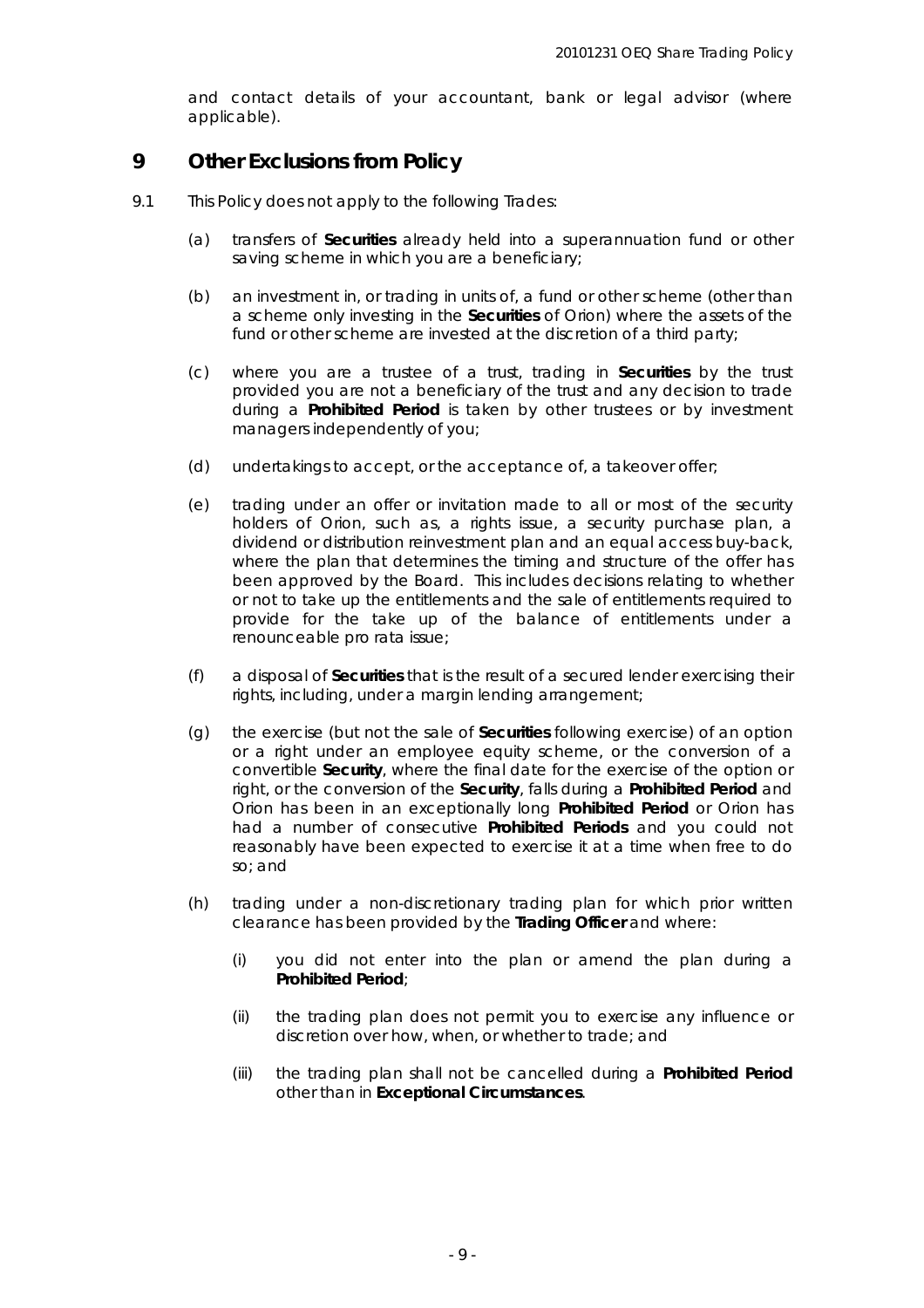### **10 Administrative and Miscellaneous Provisions**

- 10.1 You must give the *Trading Officer* any information he reasonably requests about *Securities* held or *Traded* by you or on your behalf by nominees, agents or *Associates*.
- 10.2 The *Trading Officer* will use reasonable efforts to give notices in writing but may give notices verbally for good reason.
- 10.3 Neither Orion nor the *Trading Officer* is liable to you or your nominee, agent or *Associate* for not giving a *Trading Approval*, for imposing conditions on a *Trading Approval*, for cancelling or suspending a *Trading Approval* or for any other decision made or not made under this Policy.
- 10.4 The *Trading Officer* does not have to issue a *Trading Approval* and may include conditions in a *Trading Approval*. A *Trading Approval* will state its validity period, which will not exceed 14 calendar days.

### **11 Implementation and Review**

- 11.1 The Company Secretary will inform Personnel on this Policy. All Personnel will be given an induction on this Policy at the start of their Directorship or employment.
- 11.2 The Company Secretary will periodically remind Personnel of the need to comply with this Policy.
- 11.3 The Company Secretary must keep a register of *Trading Approvals* given and *Securities Traded*.
- 11.4 The Board will review this Policy annually, or more often if required by a change in the law or other relevant circumstances. The Company Secretary will report to the Board on the operation of this Policy for the purpose of such reviews.
- 11.5 This Policy or a summary will be disclosed to ASX annually. Material amendments to this Policy will be disclosed to ASX when made.

*Adopted: 31 December 2010*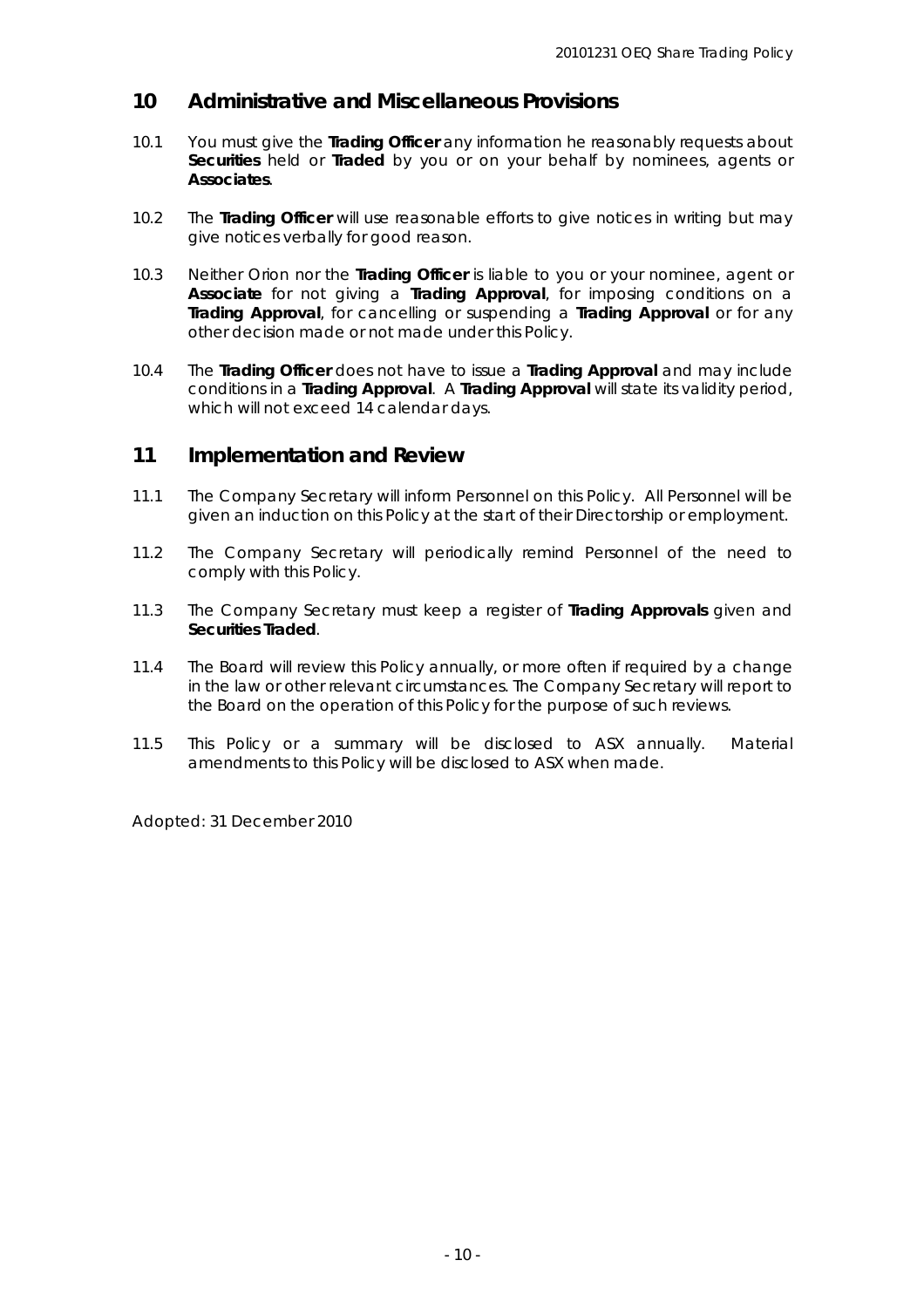

## **SCHEDULE 1**

## **FORM OF REQUEST FOR A TRADING APPROVAL**

(Words written *Capitalised Bold Italics* are defined in Orion Equities Limited's Share Trading Policy)

| Name                                                                                                                    |  |
|-------------------------------------------------------------------------------------------------------------------------|--|
| <b>Residential Address</b>                                                                                              |  |
| <b>Office or Position in Orion Group</b>                                                                                |  |
| Nature of the proposed Trade (eg. on-<br>market sale or purchase, off-market<br>transfer etc.)                          |  |
| Class of Securities the subject of the<br>proposed Trade                                                                |  |
| Number of Securities the subject of<br>the proposed Trade                                                               |  |
| Will the proposed Trade occur on ASX<br>(Yes/No)                                                                        |  |
| Provide details of the proposed off-<br>market Trade (where applicable)                                                 |  |
| Likely date of proposed Trade                                                                                           |  |
| If proposed <i>Trade</i> is likely to be<br>completed over a number of days,<br>provide range of proposed Trade<br>days |  |



www.orionequities.com.au ASX Code: OEQ

ORION EQUITIES LIMITED A.B.N. 77 000 742 843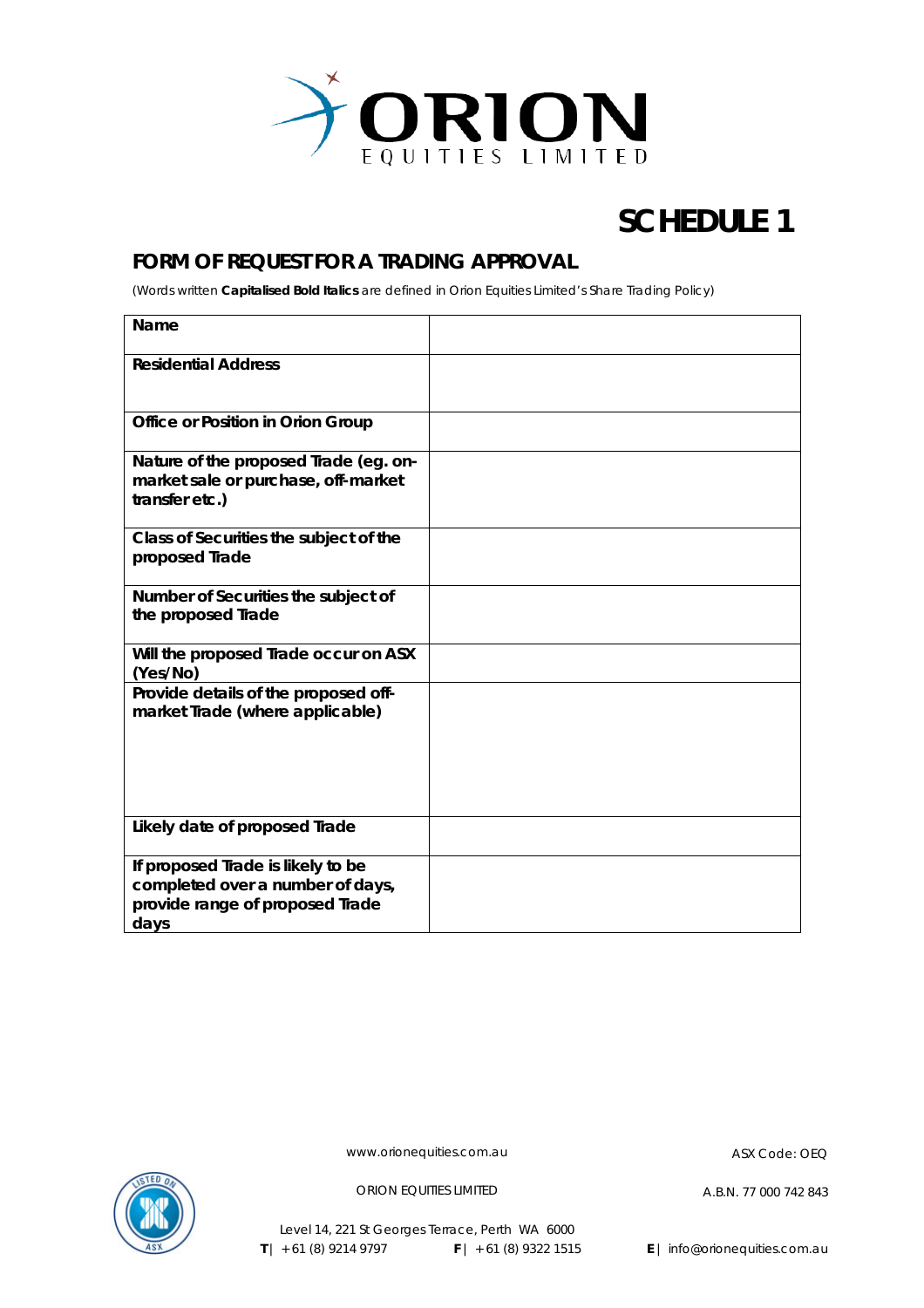*I HEREBY ACKNOWLEDGE that:* 

*I have read the Orion Equities Limited Share Trading Policy and my decision to undertake a proposed Trade in Securities (as described in this Request) has not been made on the basis of information that:* 

- *(a) is not generally available; and*
- *(b) would be expected by a reasonable person to have a material effect on the price or value of securities of Orion, if it was generally available.*

*I request approval for the above proposed Trade in Securities.* 

Signed: **Date:** Date: **Date:** Date: **Date: Date: Date: Date: Date: Date: Date: Date: Date: Date: Date: Date: Date: Date: Date: Date: Date: Date: Date: Date: Date: Date: Date: D** 

*OFFICE USE ONLY* 

#### **ORION EQUITIES LIMITED TRADE APPROVAL (SIGNED BY TRADING OFFICER)**

I have reviewed this REQUEST FOR A TRADING APPROVAL and now give my consent to the proposed *Trade* as described in this Request

The validity period of this *Trading Approval* is: days

*(not to exceed 14 days)*

Signed: **Date:** Date: **Date: Date: Date: Date: Date: Date: Date: Date: Date: Date: Date: Date: Date: Date: Date: Date: Date: Date: Date: Date: Date: Date: Date: Date: Date:** By *Trading Officer*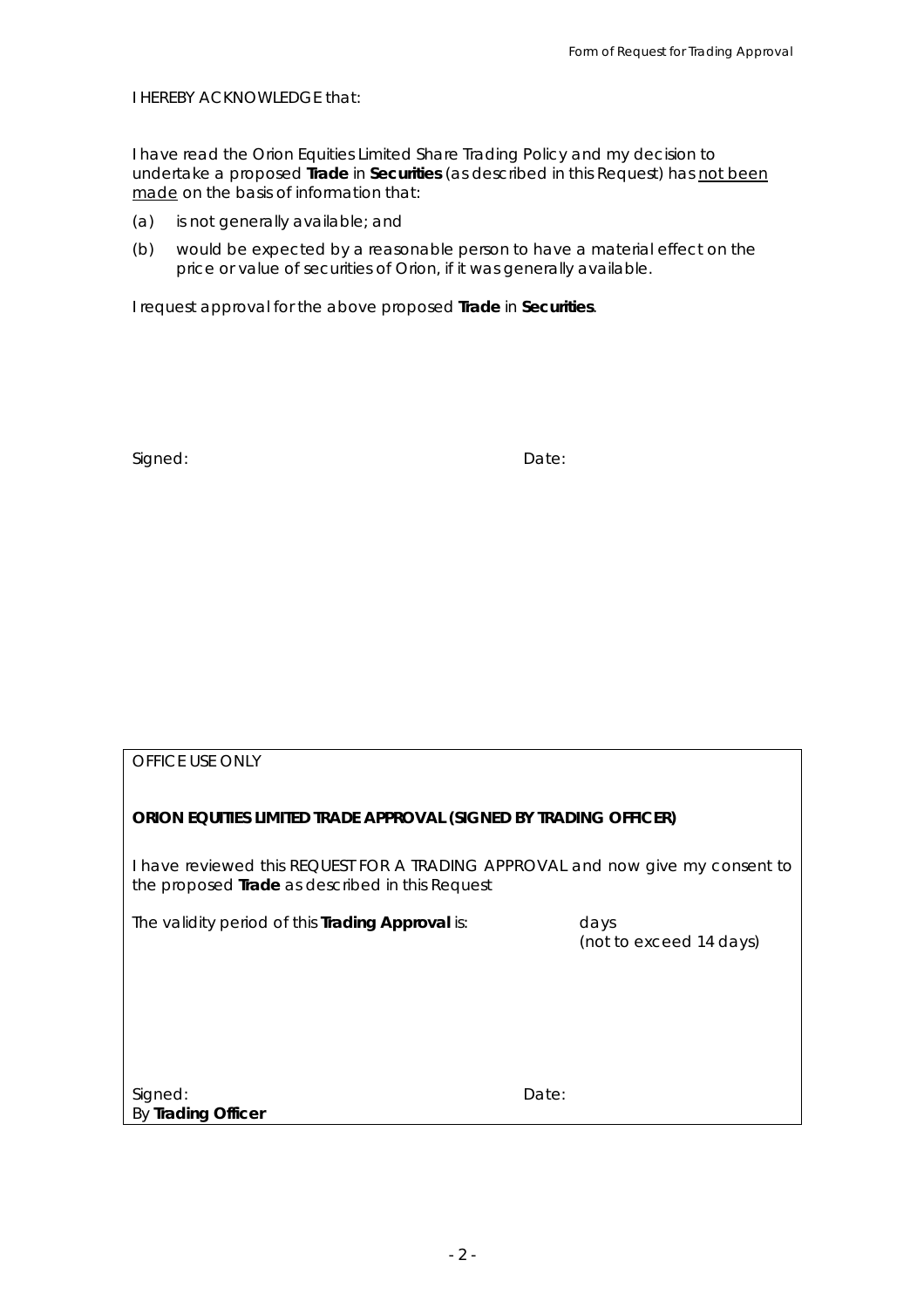

## **SCHEDULE 2**

## **FORM OF REQUEST FOR A TRADING APPROVAL DURING A PROHIBITED PERIOD**

(Words written *Capitalised Bold Italics* are defined in Orion Equities Limited's Share Trading Policy)

| Name                                                                                                                                                                                                        |  |
|-------------------------------------------------------------------------------------------------------------------------------------------------------------------------------------------------------------|--|
| <b>Residential Address</b>                                                                                                                                                                                  |  |
| Office or Position in Orion Group                                                                                                                                                                           |  |
| Nature of the proposed Trade (eg. on-<br>market sale or purchase, off-market<br>transfer etc.)                                                                                                              |  |
| Class of Securities the subject of the<br>proposed Trade                                                                                                                                                    |  |
| Number of Securities the subject of<br>the proposed Trade                                                                                                                                                   |  |
| Will the proposed Trade occur on ASX<br>(Yes/No)                                                                                                                                                            |  |
| Provide details of the proposed off-<br>market Trade (where applicable)                                                                                                                                     |  |
| Likely date of proposed Trade                                                                                                                                                                               |  |
| If proposed Trade is likely to be<br>completed over a number of days,<br>provide range of proposed Trade<br>days                                                                                            |  |
| Provide details of Severe Financial<br>Hardship and or Exceptional<br>Circumstances and attach relevant<br>supporting documentation and<br>contact details of your bank,<br>accountant and or legal advisor |  |



www.orionequities.com.au ASX Code: OEQ

ORION EQUITIES LIMITED A.B.N. 77 000 742 843